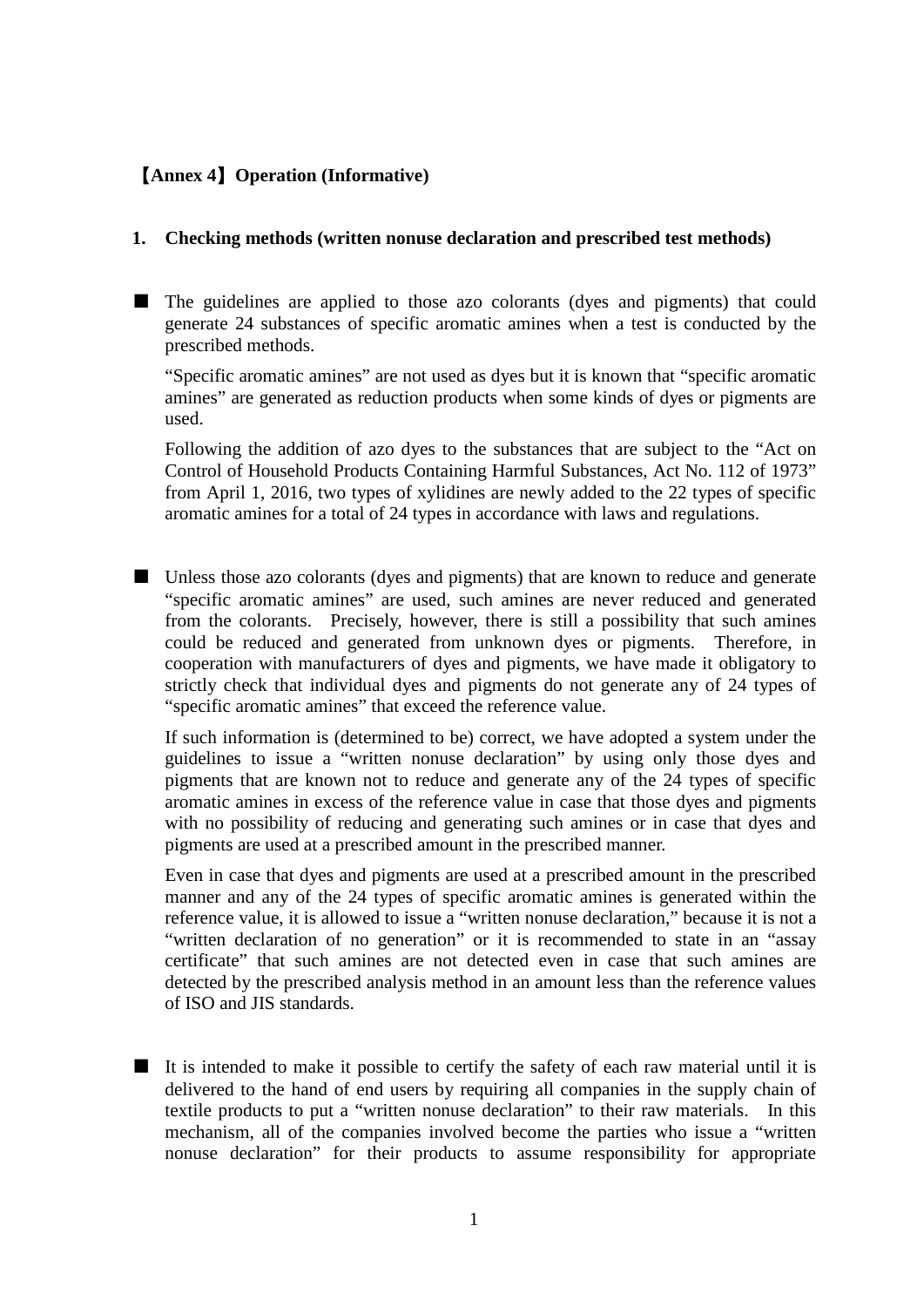management in their supply chains and to bear their fair share of loads through sincere confirmation of the supporting information as a good manager. Thus, the safety of textile products can be pursued by their cooperation.

■ EN 14362-1 & 3:2012 or their governing standards, which are the EU test standards, are adopted in the laws and regulations and standards that already exist in other countries as the test methods to find whether the applicable substances are detected from dyed products or not. EN standards are standardized as ISO 24362-1 & 3:2014 and as JIS L1940-1 & 3:2014 in Japan.

As the test methods specified in the ordinance of the competent authority of "Act on Control of Household Products Containing Harmful Substances, Act No. 112 of 1973" which will be enforced in 2016 are required to have the same contents as those of JIS L 1940-1 & 3:2014, it was decided to adopt these three standards in the guidelines (the methods that are proposed by the Ministry of Health, Labour and Welfare).

In JIS L 1940-1  $\&$  3:2014, for reference, it is stated that even though the applicable amines in ISO standards as corresponding standards and in EN standards are 22 types of specific aromatic amines, the 24 types of specific aromatics amines, including two types of xylidines, can be detected and quantified.

■ As analysis standards, particularly ISO and JIS standards, are periodically reviewed and updated and it is recommended to use their latest versions, the standards adopted in the guidelines will also be reviewed whenever they are updated.

## **2. Measures for compliance with the guidelines**

- The guidelines have unique characteristics that make it possible to use a "written" nonuse declaration" at a dyehouse without attaching any "assay certificate" after conducting the test and analysis. With proper measures are taken for products, either an "assay certificate" or "written nonuse declaration" can endorse the effectiveness to guarantee certification.
- Efforts should be made by each of the companies to create a foundation for safety improvement by checking the conformity with the guidelines with a "written nonuse declaration" or "assay certificate" of applicable substances in each stage of supply chain.
- (1) Methods to enable guarantee (methods of certification)
- ① Nonuse declaration by each dyehouse
- The use of azo colorants that could generate any of the 24 substances of specific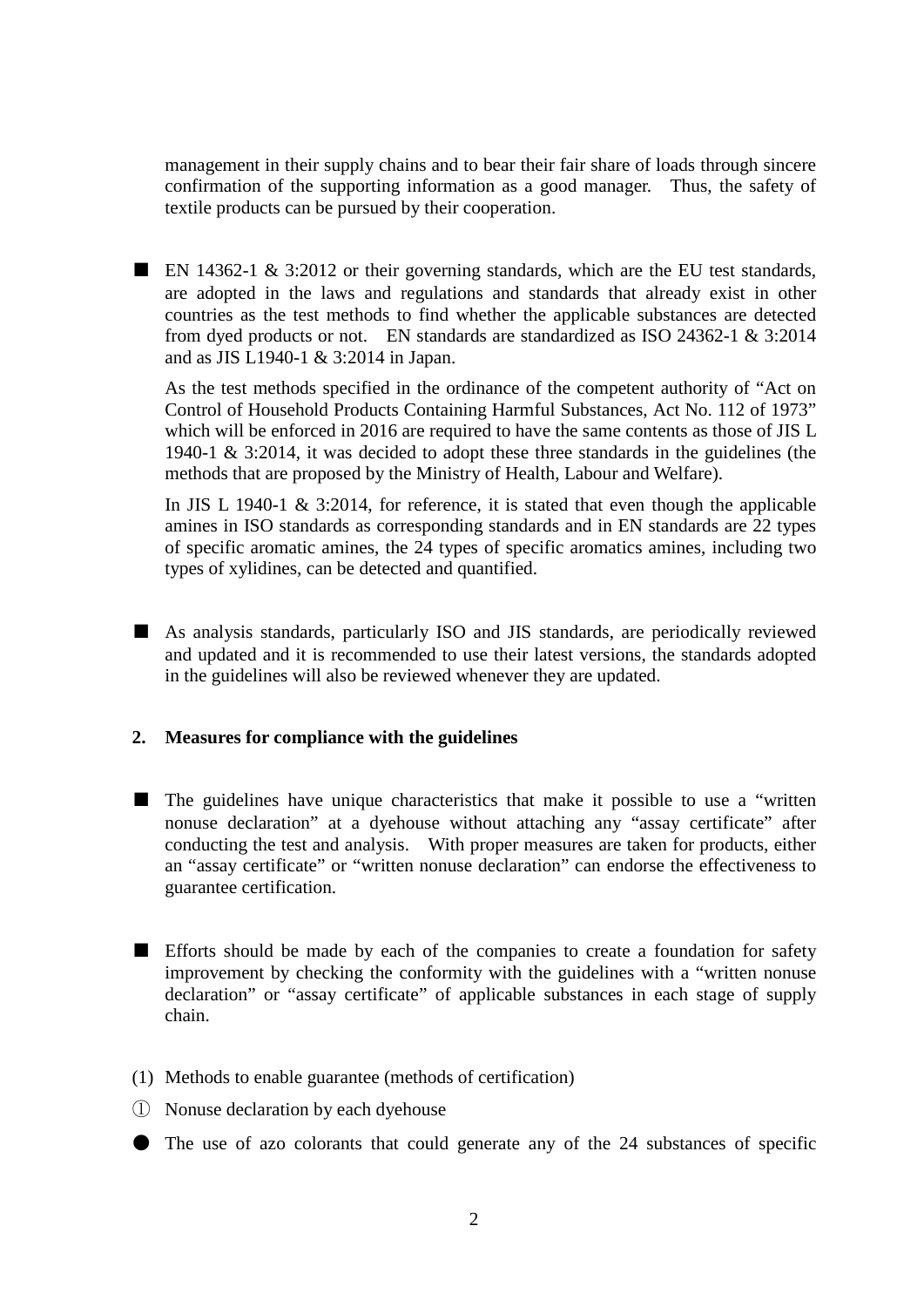aromatic amines is limited to dyeing processes. Therefore, dyeing companies should select on their own the method of either (a) nonuse declaration of each dyehouse, or (b) analysis by the prescribed test methods to prove their compliance with the guidelines. If fabric companies, apparel companies and retailers cannot obtain (a) a "written nonuse declaration" of each dyehouse, or (b) a certificate of compliance with the guidelines based on an "assay certificate" of analysis by the prescribed test methods from dyehouses, such midstream or downstream companies need to conduct on their own the analysis by the prescribed test methods concerning applicable textile products.

● Specifically, dyeing companies are required to promote satisfaction of the applicable requirements for dyes held in their dyehouses (elimination of dyes and pigments that could generate the applicable substances) by "obtaining necessary information from dye and pigment manufacturers."

For dyeing of individual raw materials, certification in lot unit is required. But, there are various problems in recording and storing individual dyes on-site. Therefore, as the intended purpose is achieved if it is guaranteed that the substances subject to the nonuse requirements are not used for dyeing, we decided to use a "written nonuse declaration" of "each dyehouse" under the guidelines.

- ② Reliable management of raw materials by all companies involved and issuance of "written nonuse declaration" on their own
- The guidelines of JTF are designed to select appropriate dyes and pigments in dyeing processes and promote nonuse of inappropriate dyes and pigments. However, the guidelines are not aimed at having only dyeing companies share the loads of new operations. They are aimed at making it possible for all companies in the supply chain of textile products to certify the safety of each raw material until it is delivered to the hand of end users, and having all of the companies involved become the parties who share responsibility and bear their fair share of loads as a good manager through sincere confirmation of the supporting information, and making it possible to pursue the safety of textile products by their cooperation.
- Also, the guidelines do not have any penalty rules. But, the "Act on Control of Household Products Containing Harmful Substances" has the penalty of imprisonment for a term not exceeding one year or a fine of 300,000 yen or less. If any problem arises, such problem should be settled in individual trades and should be left for "selection through market competition" with the increased number of companies that fulfill their duties with sincerity.
- Specifically, all of the companies involved are required to select those dyeing companies that have declared nonuse of harmful substances in such processes as dyeing and printing of each raw material, and thereby it is made possible to manage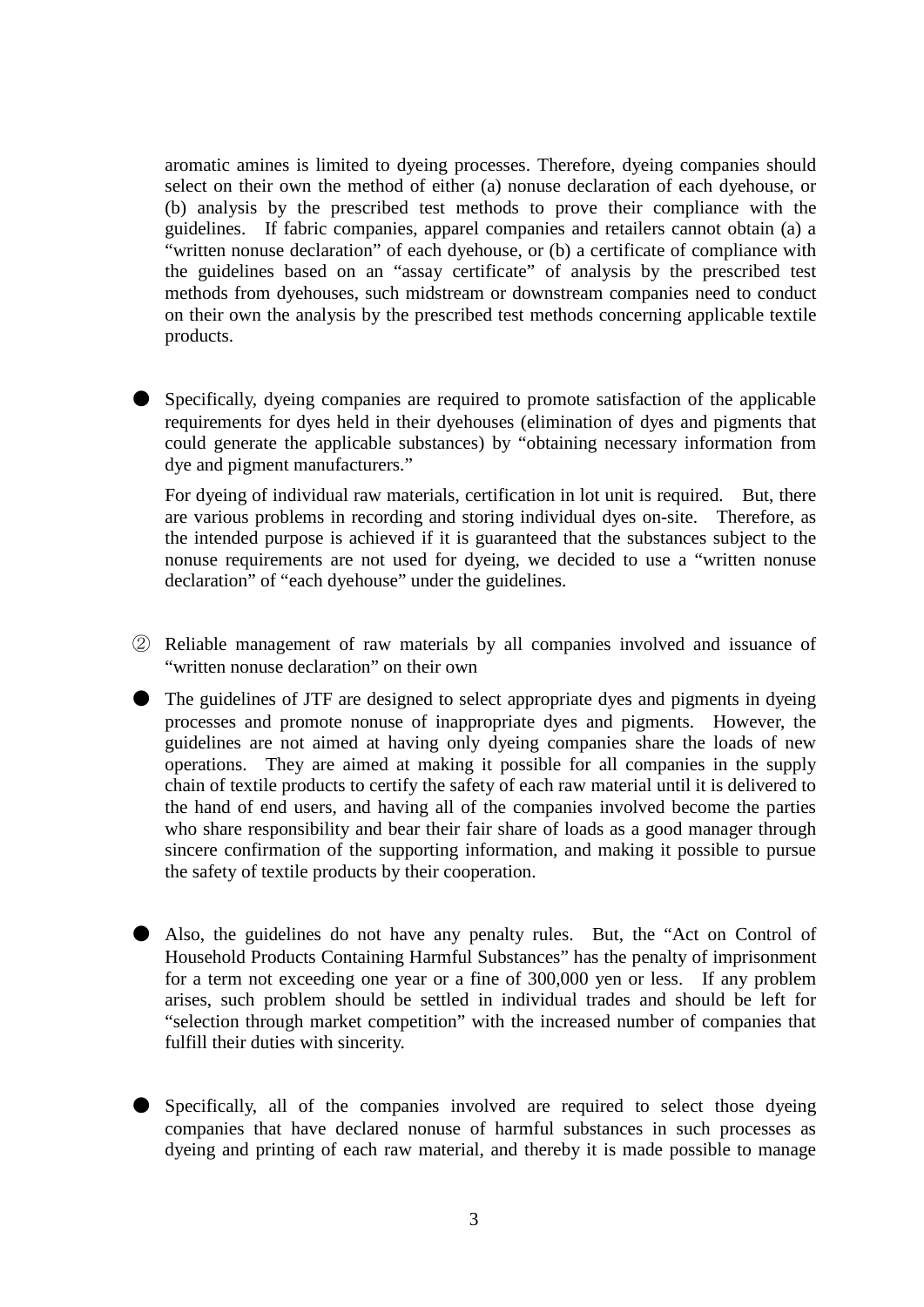raw materials by tying each raw material with the information about by which dyeing company the raw material was processed. Also, under the mechanism, those companies that do not directly place an order for dyeing services can guarantee their compliance with the guidelines through the upstream supply chain by receiving the information on every raw material for purchase and sale from such dyeing company whose compliance with the guidelines is certified, storing the information in-house, and providing the information when the raw material is sold.



In the following cases, dyes, pigments and textile products need to be analyzed by the prescribed test methods:

- (i) In case that the information about conformity (no possibility of generation in excess of the reference values in case that any of the 24 types of specific aromatic amines are processed and colored at a prescribed amount in the prescribed manner) of dyes and pigments used by dyehouses cannot be obtained from dye and pigment manufacturers, dyeing companies need to certify their conformity with the guidelines through analysis by conducting the prescribed test methods on their own.
- (ii) If fabric companies, apparel companies and retailers cannot obtain a "written nonuse declaration" or "assay certificate" that is based on proper management and that certifies their conformity with the guidelines from suppliers when they purchase any raw materials or products, such fabric companies, apparel companies and retailers need to certify their conformity with the guidelines by making the prescribed analysis on their own.
- (2) Measures to guarantee nonuse declaration
- The effectiveness of a "written nonuse declaration" or "assay certificate" can be guaranteed by tying it to respective dyed raw materials. In order to ensure the guarantee, the following ideas and documents should be introduced and utilized:
- ① "Trade contract"
- This serves as the evidence that those who place orders and those who receive orders agreed in advance on their roles and arrangements to be made in case of breach of contract.
- The details of measures to guarantee safety, in which a "nonuse declaration" system or "assay certificate" system is incorporated, are checked in advance by the both parties of the trade contract with making use of the contract assets that already exist or JTF's "Quality Guidelines for Imported Textile Products."
- It is strongly recommended that such agreement should be made in advance because as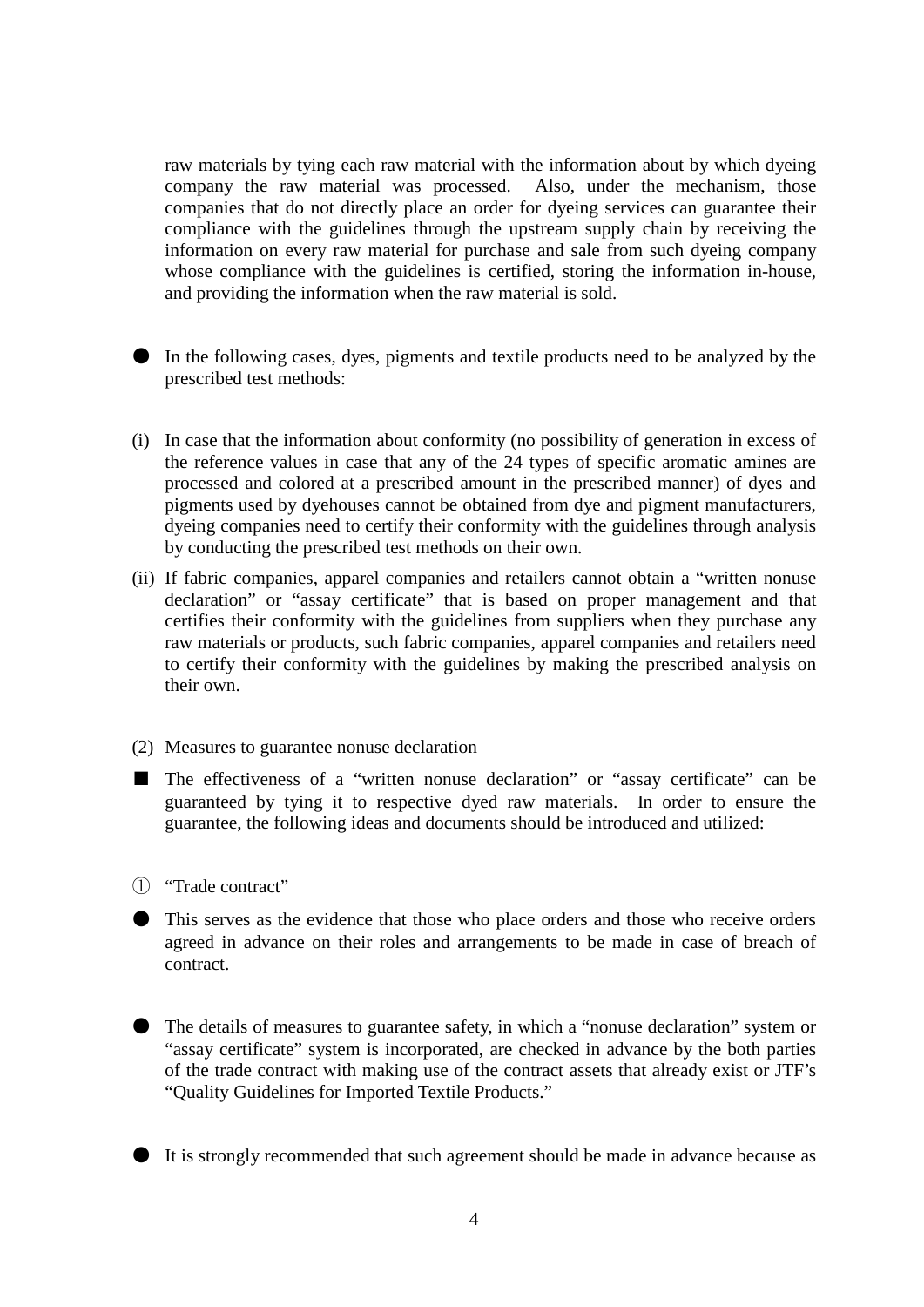long as the both parties adopt the "Safety Guidelines," the trade contract is the evidence that the both parties agreed to "fulfill their duties of a good manager" to sincerely observe the Safety Guidelines.

② "Procurement standard statement"

● In case that the guidelines are adopted, it is absolutely necessary to clearly state the contents of the guidelines in the requirements of those who place orders as agreed in a "trade contract" and establish them as the purchase and procurement standards for those who place orders. Such requirements may be presented at each trade when orders are placed. But, it is also possible to submit a document ("procurement standard statement") that makes such requirements effective until it is informed that those who place orders have changed or revised their procurement standards.

This "procurement standard statement" makes a pair of a "written nonuse declaration" or "assay certificate," which is presented by those who receive orders to those who place orders. The standard statement describes (a) the applicable substances prescribed in the "guidelines" (azo colorants that generate any of the 24 types of specific aromatic amines), and (b) the requests to those who receive orders to make the certificate effective. Particularly, item (b) need to be clearly presented in advance because it is required for those who receive orders to share the relevant information about a "written nonuse declaration."

③ "Written nonuse declaration" or "assay certificate" on applicable substances

● These documents declare nonuse of the applicable substances at each dyehouse of dyeing companies.

● The grounds for nonuse at dyeing companies serve as the information about no generation of any of the 24 substances of specific aromatic amines from the relevant dye or pigment manufacturers.

● The documents declare nonuse of dyes or pigments for each raw material and make a pair of clear statement (presentation) of the "procurement standard statement" in ② above.

Intermediary companies are allowed to issue a "written nonuse declaration" as the grounds for the appropriateness of processes through their supply chains even in case that such intermediary companies do not directly place orders with and check dyehouses on their own. Provided that, however, appropriate checking by suppliers (those who receive orders) and checking and acceptance by customers (those who place orders with intermediary companies) are required in this case.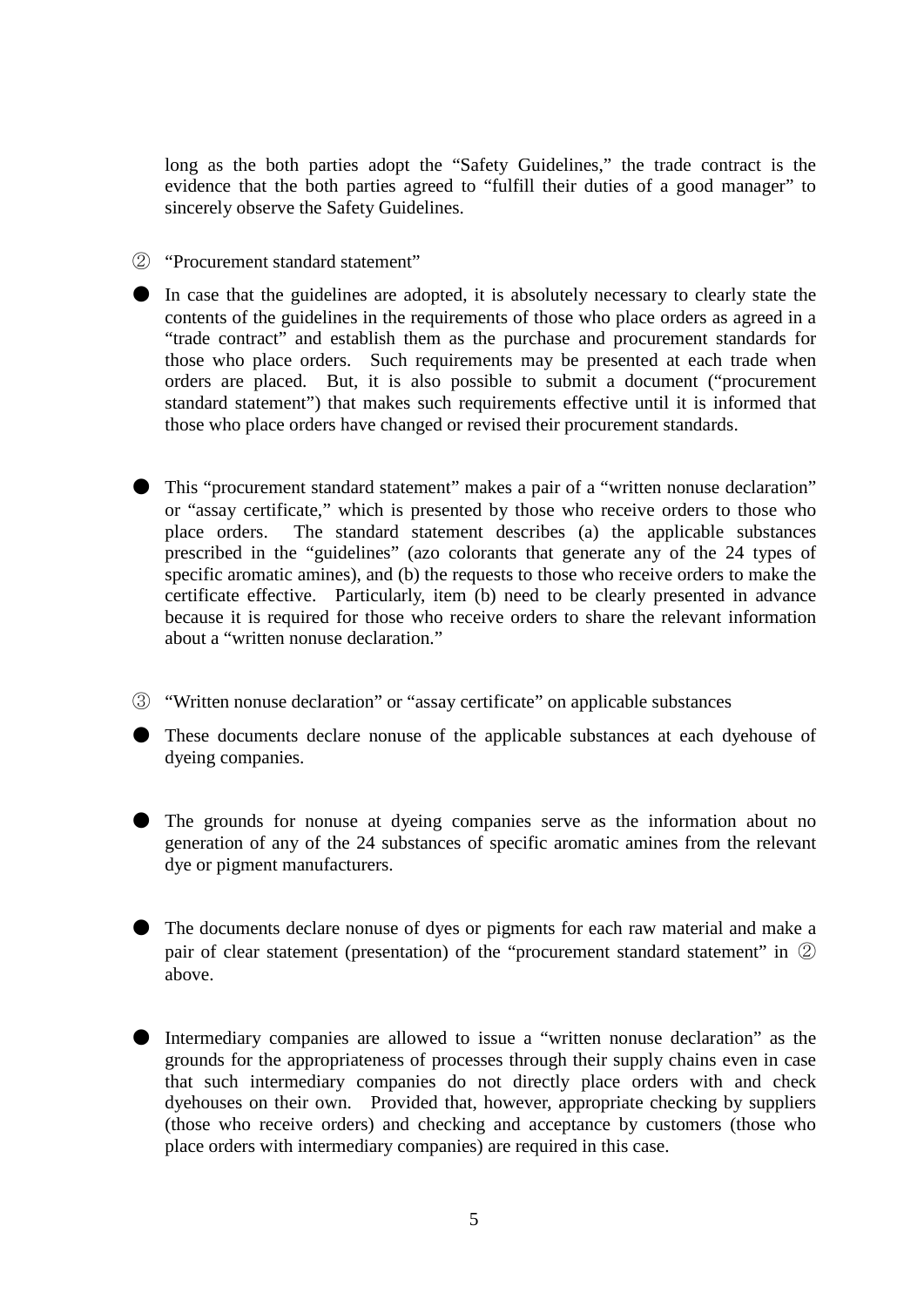If the documents declare nonuse of each raw material. In case that they include "written nonuse declarations" of multiple raw materials, such "written nonuse declarations" can be used instead of individual "written nonuse declaration."

④ "Sharing of information between both parties of contract"

- The acceptance of a "written nonuse declaration" on raw materials from those dyeing companies that comply with the contents (nonuse of azo colorants that generate specific aromatic amines in excess of the reference values) of the "procurement standard statement" mentioned in ② above is the start of chain of certificates.
- Those companies who purchase raw materials with a nonuse certificate issued by the dyeing companies are required to provide the information on nonuse to their customers as well and share the information when they sell the raw materials, and thereby the effectiveness of a certificate issued by them can be guaranteed. At the same time, it should be noted that proper in-house management of ties between raw materials and certificates by the companies concerned could be the grounds to guarantee the certificates themselves.
- Specific contents and forms of declaration and confirmation methods could include a variety of contents and forms in consideration of actual condition. Particularly, as the confirmation methods are indispensable to fulfill the duty of the diligence of a good manager as a party involved in trade, the details of confirmation methods to be adopted need to be agreed in advance between the parties involved.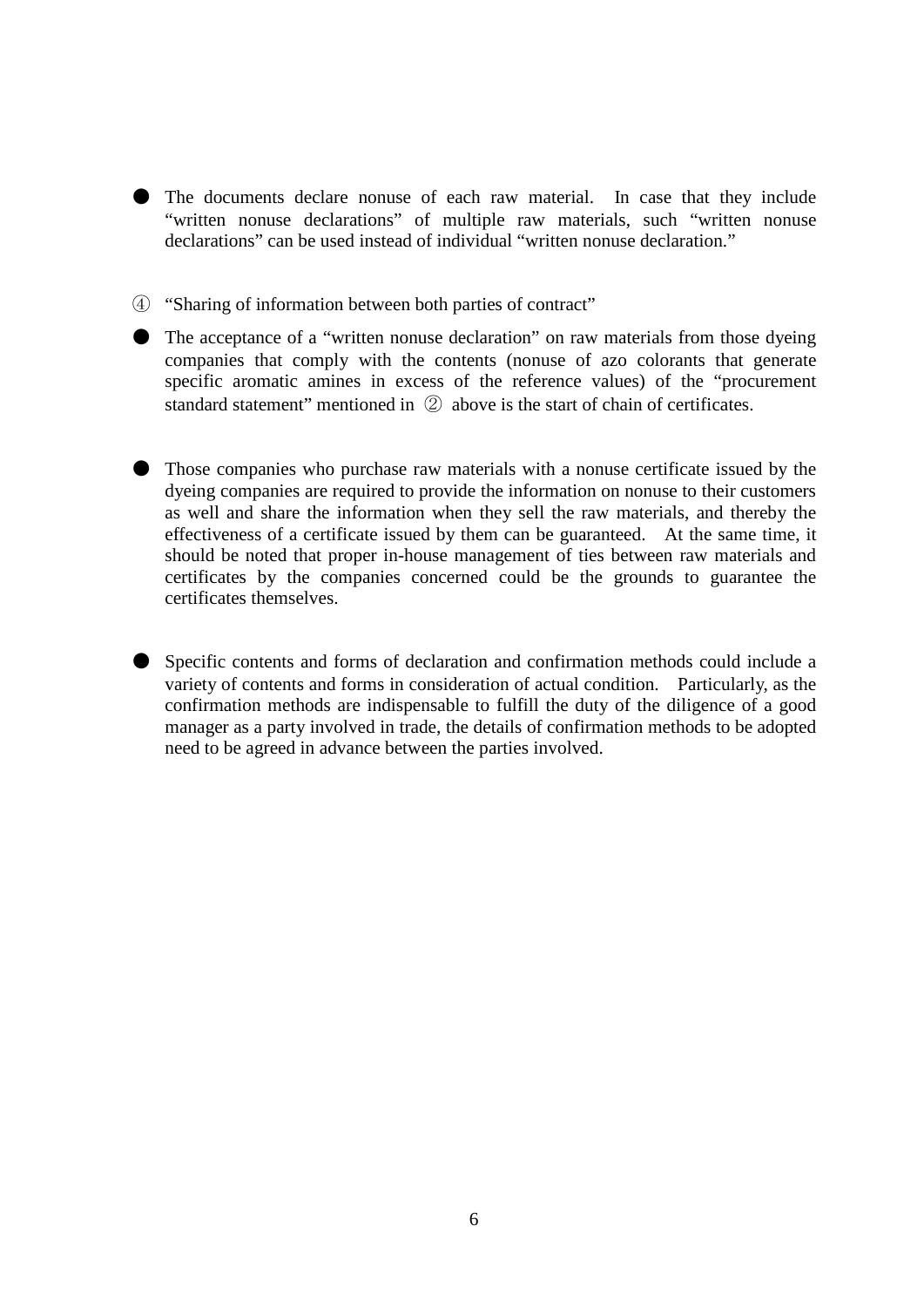The above-mentioned contents are shown schematically below:



- Note: It is supposed that the act of buying and selling is regarded as a contract and that both the seller and buyer fulfill the duty of a good manager with sincerity as the parties involved.
- 1. "Request for safety of products" is made by officially announcing "procurement standard statement" and others that state the contents requiring the compliance with the guidelines.

In this standard statement, it should be recommended to state the examples of appropriate "confirmation" methods to be implemented in advance in case of declaration, and the contents thereof should be agreed upon between the both parties in advance.

2. As for "information provision," an "assay certificate" or "written nonuse declaration" of a producer is provided with a product as the evidence of compliance with the guidelines.

"Request" and "information provision" make a pair and the information is not automatically provided regardless of whether a "request is made or not."